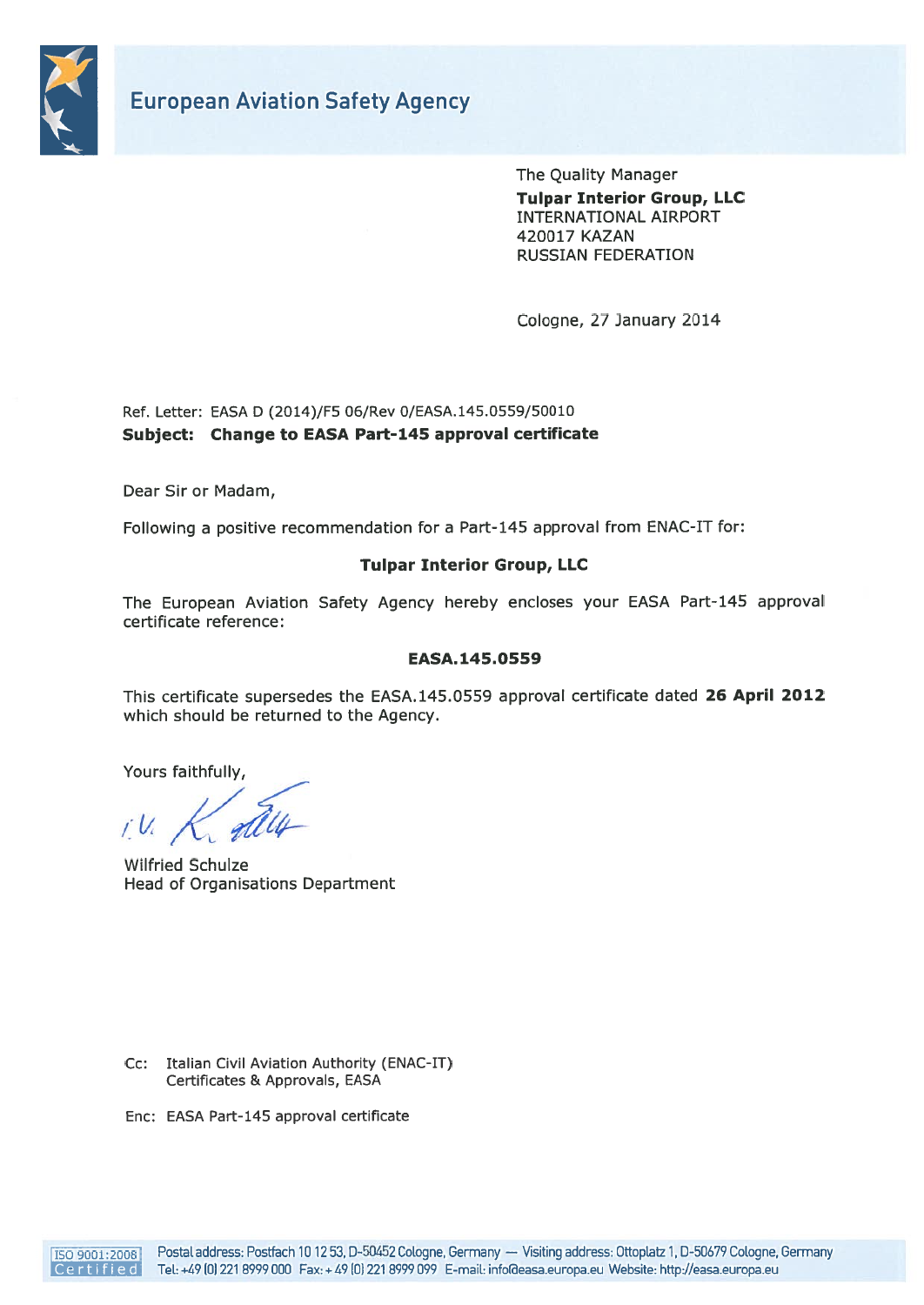

# MAINTENANCE ORGANISATION APPROVAL **CERTIFICATE**

## Reference: EASA.145.0559

Pursuant to Regulation (EC) N° 216/2008 of the European Parliament and of the Council and to Commission Regulation (EC) N°2042/2003 for the time being in force and subject to the conditions specified below, the Agency hereby certifies:

## Tulpar Interior Group, LLC International Airport 420017, Kazan Russian Federation

as <sup>a</sup> maintenance organisation in compliance with Section A of Annex II (Part-145) of Regulation (EC) N° 2042/2003, approved to maintain the products, parts and appliances listed in the attached approval schedule and issue related certificates of release to service using the above references.

CONDITIONS:

- 1. This approval is limited to that specified in the scope of work section of the approved maintenance organisation exposition as referred to in Section A of Annex II (Part-145), and
- 2. This approval requires compliance with the procedures specified in the approved maintenance organisation exposition, and
- 3. This approval is valid whilst the approved maintenance organisation remains in compliance with Annex II (Part-145) of Regulation (EC) N° 2042/2003.
- 4. Subject to compliance with the foregoing conditions, this approval shall remain valid for an unlimited duration unless the approval has previously been surrendered, superseded, suspended or revoked.

Date of original issue: 26 April 2012

Date of this revision: 27 January 2014

Revision N°: 1

Signed:

Køller

For the Agency